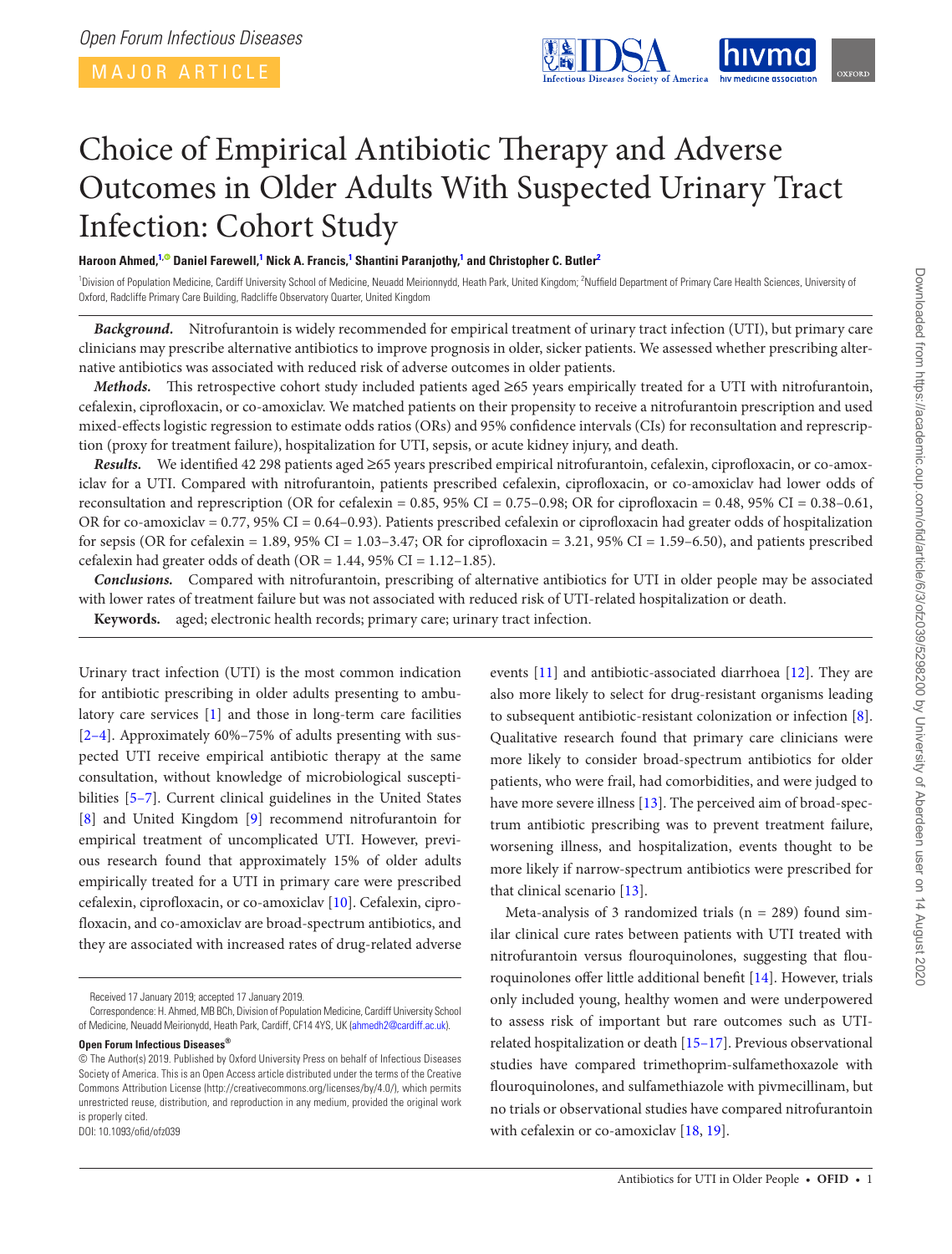Therefore, we used data from anonymized linked health records to compare the risk of adverse outcomes in adults aged ≥65 prescribed empirical nitrofurantoin versus cefalexin, ciprofloxacin, or co-amoxiclav for suspected UTI in primary care. Our aim was to assess whether cefalexin, ciprofloxacin, or co-amoxiclav were associated with a reduced risk of treatment failure, hospitalization for UTI, sepsis or acute kidney injury (AKI), or death. If these antibiotics were associated with risks that were similar or higher than those of nitrofurantoin, then this would support further reductions in their use, even in older, frailer, comorbid patients with more severe presenting features.

# METHODS

## **Data Source**

We used the Clinical Practice Research Datalink (CPRD), an electronic database of anonymized primary care records, covering 11.3 million patients from 674 general practices across the United Kingdom (UK) [[20](#page-5-10)]. Approximately 7% of the UK population are included, and patients are broadly representative of the wider UK population in terms of age, gender, and ethnicity. The CPRD holds data on demographics, clinical encounters and diagnoses (coded using Read codes), drug prescriptions, blood tests, and referrals to specialists. Data are available once they have met a series of quality checks on completeness and reliability, and the CPRD deems them to be of the standard required for research purposes. Linked hospital and death registration data are available for patients from approximately 50% of contributing English practices. Hospital diagnoses and causes of death are recorded using version 10 of the *International Classification of Disease* (ICD-10).

The CPRD Independent Scientific Advisory Committee approved the study protocol (protocol number 17\_250). Further ethical approval was not required because the proposed research was within the remit of the CPRD's broad National Research Ethics Service approval. We used the Reporting of Studies Conducted using Observational Routinely-collected Health Data (RECORD) statement and checklist to guide study reporting [[21\]](#page-5-11).

#### **Design and Participants**

This was a retrospective cohort study using linked health record data. Patients were eligible for inclusion if, between January 1, 2010 and December 31, 2016, their data were of the quality required by CPRD, they were ≥65 years old, and eligible for data linkage. Only patients registered with practices that consented to data linkage had linked hospital and death registry data. We excluded patients if they were temporary residents or had gaps in their data coverage. Follow-up began from the latest of, study start date (January 1, 2010), patient's 65th birthday, 6 months after they registered with the practice (to avoid including historical UTIs recorded at registration), or the date their practice met the CPRD data quality requirements. Follow-up ended on

the earliest of study end date (December 31, 2016), the day the patient died or transferred out of the practice (ie, last date of CPRD data collection), or 28 days after an incident UTI event. We identified eligible patients with (1) a Read code indicating an incident primary care presentation with a suspected UTI (codes available in [Supplementary Appendix 1\)](http://academic.oup.com/ofid/article-lookup/doi/10.1093/ofid/ofz039#supplementary-data) and (2) a same-day prescription code indicating empirical prescribing of a relevant antibiotic. We defined "incident" as a consultation occurring in a patient without a UTI-related Read code or trimethoprim or nitrofurantoin prescription in the preceding 90 days (trimethoprim and nitrofurantoin are used almost exclusively for UTI in the UK). We used the first incident episode during each patient's follow-up period. We excluded UTI episodes with a hospital discharge in the preceding 14 days to exclude hospital-acquired infections.

# **Exposures**

The exposure variable was the recorded empirical antibiotic prescription.

#### **Outcomes**

We estimated risk of the following adverse outcomes for patients empirically treated in primary care for an incident suspected UTI: (1) reconsultation for urinary symptoms and a same-day antibiotic represcription within 14 days after the incident UTI, as a proxy for treatment failure, ascertained through Read and prescription codes recorded in primary care records; (2) hospitalization for UTI, sepsis, or AKI within 14 days after the incident UTI ascertained from ICD-10 codes recorded in linked hospital admission data for the first episode of a hospital admission, ie, the episode most likely responsible for the admission; (3) death within 28 days after the incident UTI using linked death registration data.

We chose 14 days for the reconsultation and hospitalization outcomes to increase the likelihood that these events were related to the initial UTI. Longer time periods increase the likelihood that the outcome may have been influenced by an intervening event, eg, if a 28-day period was used, a patient could have a UTI, recover, have a cardiac event, and be hospitalized with AKI. We chose 28 days for the death outcome because the UTI could precipitate events (eg, sepsis) that take some time to evolve before death.

## **Statistical Analyses**

We used primary care demographic and clinical codes to describe baseline characteristics for patients by prescribed antibiotic. To compare outcomes between patients prescribed nitrofurantoin versus cefalexin, ciprofloxacin, or co-amoxiclav, we matched patients on their propensity to receive a nitrofurantoin prescription. Variables included in the logistic regression models that generated the propensity score were age, Index of Multiple Deprivation score quintile [[22\]](#page-5-12), Charlson score [\[23\]](#page-5-13), the presence or absence of a Read code indicating coronary heart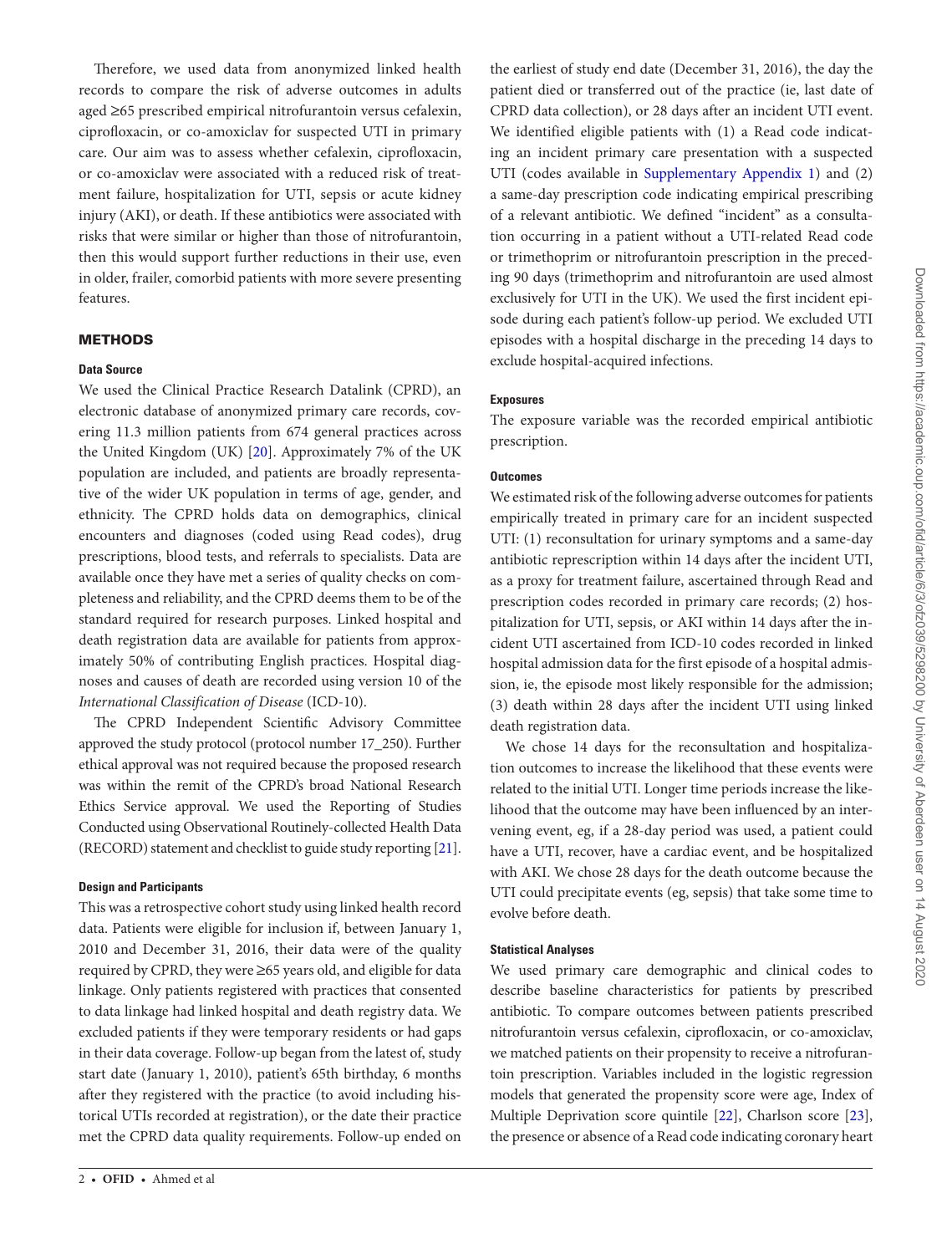disease, renal disease, respiratory disease, type 2 diabetes mellitus, heart failure, peripheral arterial disease, and stroke, because these variables were previously shown to be associated with antibiotic prescribing [[7](#page-5-14), [24\]](#page-5-15). We also included gender, whether the patient was housebound, had dementia, liver disease, rheumatoid arthritis, cancer, urinary incontinence or a urinary catheter, an estimated glomerular filtration rate, and polypharmacy (defined as records indicating ≥5 long-term medications per month in the year before the incident UTI), because these variables could be associated with both the clinical decision around choice of antibiotic and the UTI-related outcomes.

We used nearest neighbor matching with no replacement to match 3 patients with nitrofurantoin prescriptions to 1 patient with a cefalexin prescription. We assessed balance in measured baseline covariates between matched groups (1) by visually inspecting jitter plots and histograms of covariate distribution before and after matching and (2) by calculating standardized mean differences for covariates between groups. We regarded standardized mean differences of <0.1 as reflecting adequate balance [\[25,](#page-5-16) [26](#page-5-17)]. We used mixed-effects logistic regression [[27\]](#page-5-18) to calculated odds ratios (ORs) and 95% confidence intervals (CIs) for each outcome, accounting for clustering by general practice. We repeated the analyses by matching 3 patients with nitrofurantoin prescriptions to 1 patient with a ciprofloxacin prescription and then 3 patients with nitrofurantoin prescriptions to 1 patient with a co-amoxiclav prescription.

RESULTS

From a cohort of 795 484 patients aged 65 and over, we identified 123 607 (16%) with an incident empirically treated UTI, 42 298 of whom were prescribed nitrofurantoin, cefalexin,

ciprofloxacin, or co-amoxiclav ([Figure 1\)](#page-2-0). In this final cohort, 11 420 (27%) patients were male, and the median age at time of incident UTI was 76 years (interquartile range, 70–83). Nitrofurantoin was the most commonly prescribed antibiotic, accounting for 60% of all prescriptions, followed by cefalexin (18%), co-amoxiclav (13%), and ciprofloxacin (9%).

#### **Baseline Characteristics**

There were differences in baseline characteristics across the antibiotic groups. For example, 55% of the ciprofloxacin group were male compared with 23% of the nitrofurantoin group [\(Table 1](#page-3-0)). Compared with the nitrofurantoin group, greater proportions of the cefalexin, ciprofloxacin, and co-amoxiclav groups had comorbidities, particularly ischemic heart disease, heart failure, and renal disease. Approximately 3% of the nitrofurantoin group had a Charlson score of ≥6, compared with 5%–6% of the other groups.

#### **Propensity-Score Matching**

We matched 21 600 patients prescribed nitrofurantoin with 7200 patients prescribed cefalexin, 11 151 patients prescribed nitrofurantoin with 3717 patients prescribed ciprofloxacin, and 15 786 patients prescribed nitrofurantoin with 5262 patients prescribed co-amoxiclav ([Table 2\)](#page-4-0). Inspection of jitter plots and histograms suggested matching had improved balance of covariates across the 2 groups. Standardized mean differences were all less than 0.1.

# **Risk of Adverse Outcomes**

Compared with nitrofurantoin, patients prescribed cefalexin, ciprofloxacin, or co-amoxiclav had lower odds of reconsultation and represcription (OR for cephalexin =  $0.85$ ,  $95\%$  CI =  $0.75-0.98$ ,



<span id="page-2-0"></span>Figure 1. Flow of patients from initial identification in the database through to final cohort.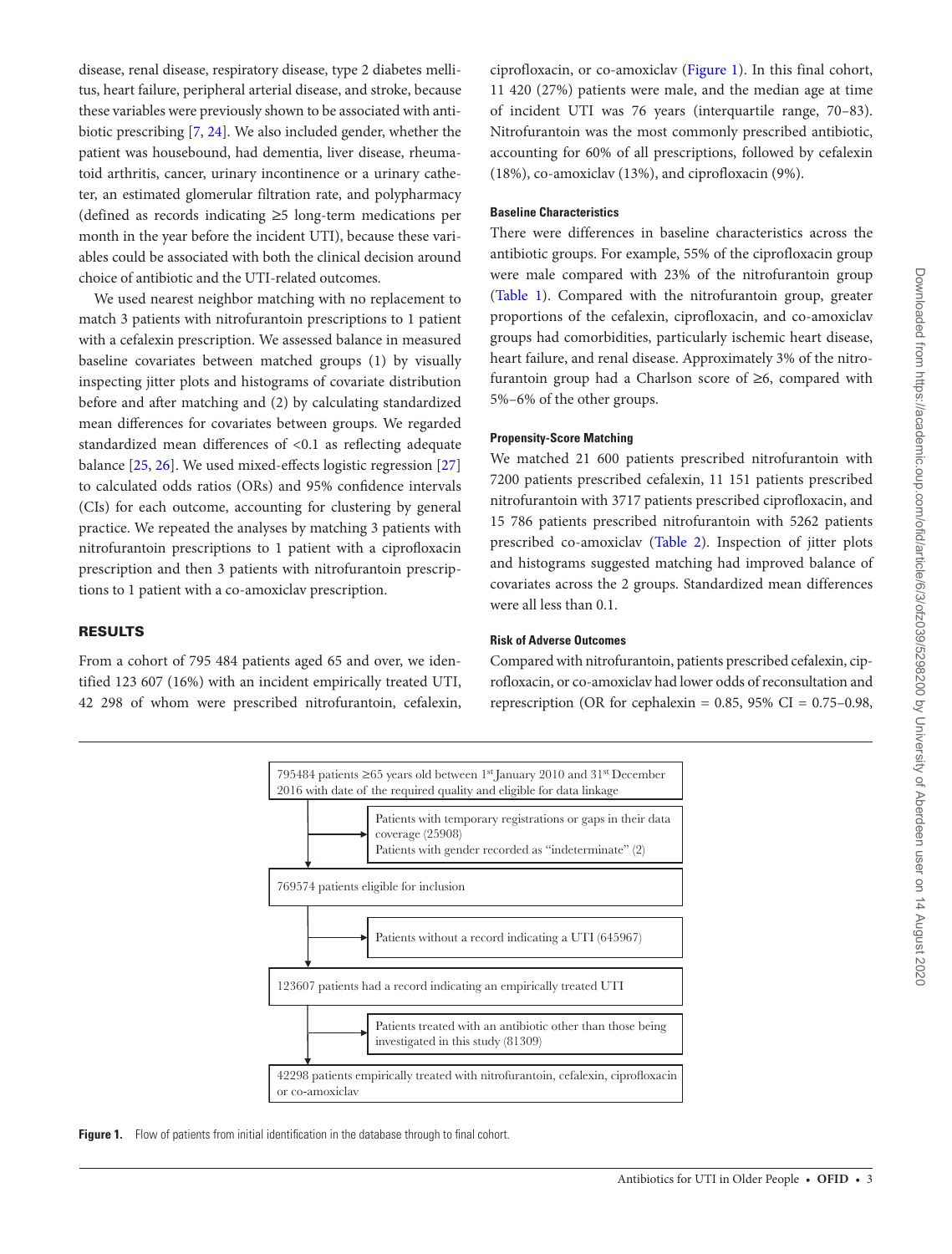## <span id="page-3-0"></span>**Table 1. Baseline Characteristics by Prescribed Antibiotica**

| Characteristic                         | Cefalexin   | Ciprofloxacin              | Co-amoxiclav | Nitrofurantoin<br>25 368 (60.0) |  |
|----------------------------------------|-------------|----------------------------|--------------|---------------------------------|--|
| N                                      | 7546 (17.8) | 3868 (9.1)                 | 5516 (13.0)  |                                 |  |
| Men                                    | 2150 (28.5) | 2115 (54.7)                | 2229 (40.4)  | 5930 (23.4)                     |  |
| Mean (SD) age                          | 77.5 (8.4)  | 76.5(8.3)                  | 77.6 (8.5)   | 76.5(8.4)                       |  |
| Mean (SD) follow-up time (years)       | 4.2(2.0)    | 4.5(2.0)                   | 4.2(2.0)     | 4.6(1.9)                        |  |
| Mean (SD) prescription duration (days) | 8.2(7.0)    | 7.6(7.0)                   | 8.3(8.6)     | 6.6(3.6)                        |  |
| Index of Multiple Deprivation Decile   |             |                            |              |                                 |  |
| 1 or 2 (least deprived)                | 1708 (22.6) | 1056 (27.3)                | 1354 (24.5)  | 6850 (27.0)                     |  |
| 3 or 4                                 | 1710 (22.7) | 957 (24.7)                 | 1401 (25.4)  | 6180 (24.4)                     |  |
| 5 or 6                                 | 1722 (22.8) | 850 (22.0)                 | 1255 (22.8)  | 5214 (20.6)                     |  |
| 7 or 8                                 | 1254 (16.6) | 605 (15.6)                 | 849 (15.4)   | 3970 (15.6)                     |  |
| 9 or 10 (most deprived)                | 1152 (15.3) | 400 (10.3)                 | 657 (11.9)   | 3154 (12.4)                     |  |
| Housebound                             | 41(5.5)     | 136(3.5)                   | 265 (4.8)    | 929(3.7)                        |  |
| Respiratory disease                    | 1702 (22.6) | 849 (21.9)                 | 1198 (21.7)  | 5339 (21.0)                     |  |
| Cardiac failure                        | 516 (6.8)   | 212(5.5)                   | 347(6.3)     | 1083 (4.3)                      |  |
| Dementia                               | 512 (6.8)   | 170(4.4)                   | 382 (6.9)    | 1439 (5.7)                      |  |
| Peripheral vascular disease            | 488 (6.5)   | 252(6.5)                   | 321(5.8)     | 1082 (4.3)                      |  |
| Renal disease                          | 2243 (29.7) | 1001 (25.9)<br>1499 (27.2) |              | 5310 (20.9)                     |  |
| Rhuematoid arthritis                   | 297 (3.9)   | 108(2.8)                   | 188 (3.4)    | 900(3.5)                        |  |
| Cancer                                 | 1295 (17.2) | 780 (20.2)                 | 949 (17.2)   | 3889 (15.3)                     |  |
| Stroke                                 | 886 (11.7)  | 392 (10.1)                 | 673 (12.2)   | 2460 (9.7)                      |  |
| <b>Diabetes</b>                        | 1474 (19.5) | 783 (20.2)                 | 1111 (20.1)  | 4234 (16.7)                     |  |
| Liver disease                          | 68 (0.9)    | 30(0.8)                    | 36(0.7)      | 171(0.7)                        |  |
| Ischaemic heart disease                | 1602 (21.2) | 821 (21.2)                 | 1158 (21.0)  | 4290 (16.9)                     |  |
| Urinary catheter                       | 372 (4.9)   | 309(8.0)                   | 327(5.9)     | 853 (3.4)                       |  |
| Urinary incontinence                   | 1199 (15.9) | 471 (12.2)                 | 867 (15.7)   | 3972 (15.7)                     |  |
| Polypharmacy                           | 3299 (43.7) | 1540 (39.8)                | 2376 (43.1)  | 9301 (36.7)                     |  |
| eGFR                                   |             |                            |              |                                 |  |
| $60 - 90$                              | 4168 (55.2) | 2344 (60.6)                | 3170 (57.5)  | 16 719 (65.9)                   |  |
| $45 - 59$                              | 1749 (23.2) | 811 (21.0)                 | 1227 (22.2)  | 5237 (20.6)                     |  |
| $30 - 44$                              | 917 (12.2)  | 388 (10.0)                 | 613 (11.1)   | 1815 (7.2)                      |  |
| $15 - 29$                              | 319(4.2)    | 148 (3.8)                  | 208 (3.8)    | 391 (1.5)                       |  |
| $<$ 15                                 | 47 (0.6)    | 26(0.7)                    | 44 (0.8)     | 41(0.2)                         |  |
| Missing                                | 346 (4.6)   | 151 (3.9)                  | 254(4.6)     | 1165 (4.6)                      |  |
| Charlson Score                         |             |                            |              |                                 |  |
| $\overline{0}$                         | 2029 (26.9) | 1073 (27.7)                | 1591 (28.8)  | 8845 (34.9)                     |  |
| $\mathbf{1}$                           | 1515 (20.1) | 765 (19.8)                 | 1098 (1909)  | 8845 (34.9)                     |  |
| $\overline{2}$                         | 1406 (18.6) | 773 (20.0)                 | 1006 (18.2)  | 4755 (18.7)                     |  |
| 3                                      | 1070 (14.2) | 535 (13.8)                 | 769 (13.9)   | 3050 (12.0)                     |  |
| $\overline{4}$                         | 658 (8.7)   | 313(8.1)                   | 437 (7.9)    | 1567 (6.2)                      |  |
| 5                                      | 428 (5.7)   | 197(5.1)                   | 305(5.5)     | 955 (3.8)                       |  |
| $\geq 6$                               | 440 (5.8)   | 212(5.5)                   | 310 (5.6)    | 842 (3.3)                       |  |

Abbreviations: eGFR, estimated glomerular filtration rate; SD, standard deviation.

<sup>a</sup>Values are numbers (%) unless otherwise stated.

*P* = .020; OR for ciprofloxacin = 0.48, 95% CI = 0.38–0.61, *P* ≤ .001; OR for co-amoxiclav = 0.77, 95% CI = 0.64–0.93, *P* = .006) [\(Table](#page-4-0) [2\)](#page-4-0). We found no significant difference in the odds of hospitalization for UTI between patients prescribed nitrofurantoin versus cefalexin, ciprofloxacin, or co-amoxiclav. However, compared with nitrofurantoin, patients prescribed ciprofloxacin had greater odds of hospitalization for sepsis (OR = 3.21, 95% CI = 1.59–6.50,  $P = .001$ ), as did patients prescribed cefalexin (OR = 1.89, 95%)  $CI = 1.03-3.47$ ,  $P = .038$ ). We found no significant difference in the odds of hospitalization for AKI between patients prescribed nitrofurantoin versus cefalexin, ciprofloxacin, or co-amoxiclav.

Compared with nitrofurantoin, patients prescribed cefalexin had greater odds of death within 28 days of the UTI (OR = 1.44, 95%  $CI = 1.12 - 1.85, P = .004$ .

# **Sensitivity Analyses**

The association between patients prescribed ciprofloxacin or cefalexin and lower odds of reconsultation and represcription could be due to the significantly increased rates of sepsis hospitalization (ciprofloxacin) and death (cefalexin) in these groups, preventing patients' re-presenting to primary care. Therefore, we combined these 3 outcomes and found that 7.1% of patients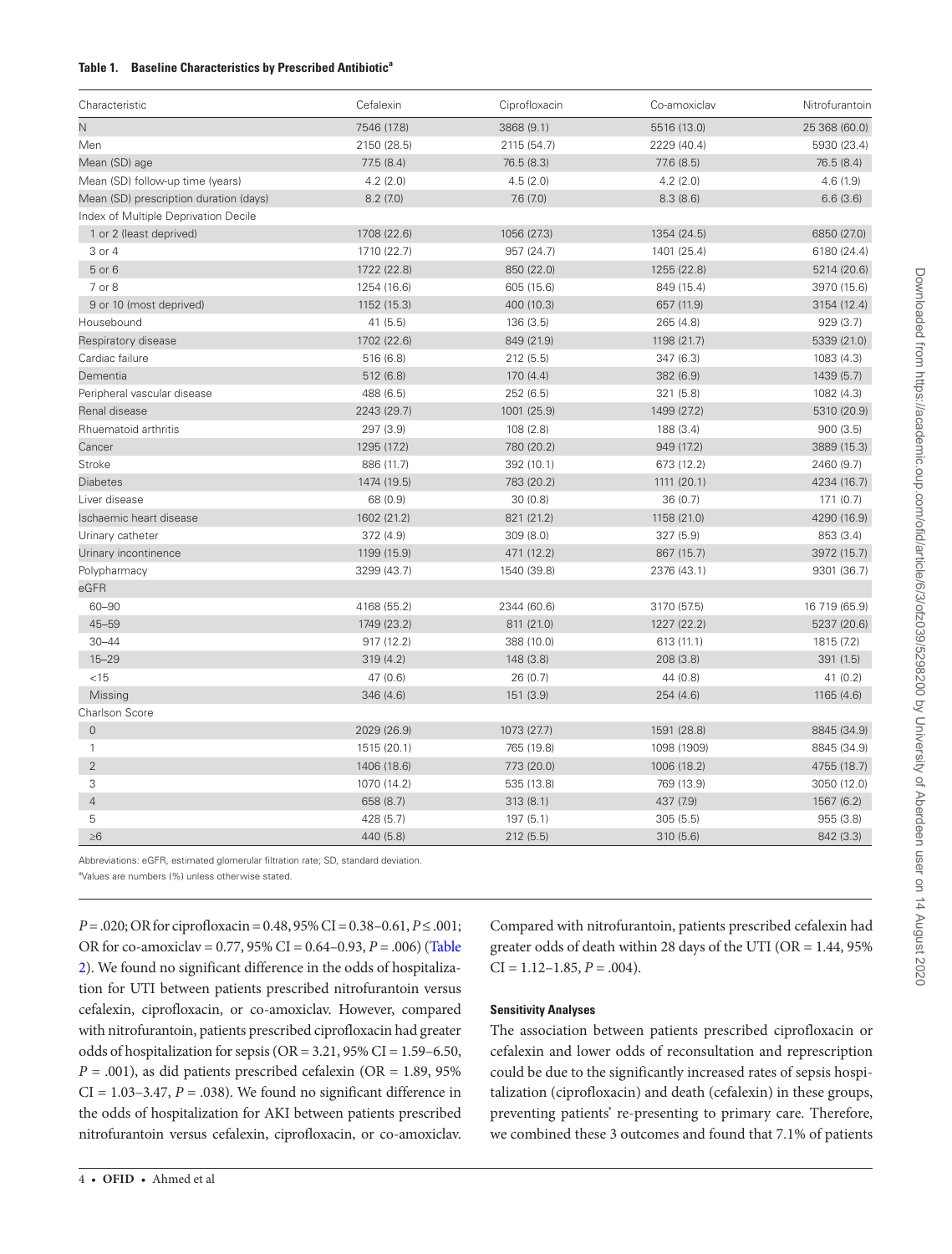#### <span id="page-4-0"></span>**Table 2. Propensity-Score Matched Analyses Comparing Outcomes Between Nitrofurantoin and Other Antibiotics**

|                                                  | Cefalexin (n = 7200) Versus<br>Nitrofurantoin ( $n = 21600$ ) |           | Ciprofloxacin ( $n = 3717$ )<br>Versus Nitrofurantoin<br>$(n = 11 151)$ |        | Co-amoxiclav ( $n = 5262$ )<br>Versus Nitrofurantoin<br>$(n = 15, 786)$ |        |
|--------------------------------------------------|---------------------------------------------------------------|-----------|-------------------------------------------------------------------------|--------|-------------------------------------------------------------------------|--------|
| Outcomes                                         | OR (95% CI)                                                   | $P$ Value | OR (95% CI)                                                             | PValue | OR (95% CI)                                                             | PValue |
| Reconsultation and represcription within 14 days | $0.85(0.75 - 0.98)$                                           | .020      | $0.48(0.38 - 0.61)$                                                     | < .001 | $0.77(0.64 - 0.93)$                                                     | .006   |
| Hospitalized for UTI within 14 days              | $0.96(0.78 - 1.18)$                                           | .673      | $0.84(0.57 - 1.26)$                                                     | .408   | $0.94(0.68 - 1.31)$                                                     | .731   |
| Hospitalized for sepsis within 14 days           | $1.89(1.03 - 3.47)$                                           | .038      | $3.21(1.59 - 6.50)$                                                     | .001   | $1.91(0.98 - 3.73)$                                                     | .058   |
| Hospitalized for AKI within 14 days              | $0.55(0.23 - 1.31)$                                           | .175      | 1.53 (0.49-4.79)                                                        | .457   | $0.87(0.40 - 1.90)$                                                     | .727   |
| Death within 28 days                             | $1.44(1.12 - 1.85)$                                           | .004      | $1.18(0.83 - 1.68)$                                                     | .353   | $1.39(0.93 - 2.07)$                                                     | .108   |

Abbreviations: AKI, acute kidney injury; CI, confidence interval; OR, odds ratio; UTI, urinary tract infection.

prescribed nitrofurantoin reconsulted or were hospitalized for sepsis or died, compared with 6.3% of patients prescribed ciprofloxacin or cefalexin, with an adjusted OR for the combined outcome of 0.87 (95% CI, 0.78–0.95).

# **DISCUSSION**

Our results show that patients prescribed cefalexin, ciprofloxacin, or co-amoxiclav had lower odds of reconsultation and represcription. Patients prescribed cefalexin or ciprofloxacin had greater odds of sepsis hospitalization, and those prescribed cefalexin had greater odds of death. Overall, compared with nitrofurantoin, we found no evidence that cefalexin, ciprofloxacin, or co-amoxiclav were associated with a reduction in the risk of UTI-related hospitalization or death.

## **Results in Context**

The lower odds of reconsultation and represcription among patients prescribed cefalexin, ciprofloxacin, or co-amoxiclav may reflect lower odds of treatment failure. This was in contrast to previous trials that generally showed similar clinical cure rates between narrow and broad-spectrum agents [\[16](#page-5-19), [28](#page-5-20), [29\]](#page-5-21). This association remained significant when we combined the reconsultation and represcription outcome with hospitalization for sepsis or death, suggesting that, despite the higher rates of sepsis/death in the cefalexin/ciprofloxacin group, there remain a group of patients who were less likely to experience treatment failure with these agents. However, we were unable to distinguish whether patients in the nitrofurantoin group who reconsulted and received another antibiotic prescription did so because of an adverse event or intolerance, rather than for treatment failure.

We found increased odds of sepsis in patients prescribed cefalexin or ciprofloxacin. This finding may be due to residual unmeasured confounding because these patients were sicker or had more complicated infection. It may also relate to higher levels of prior fluoroquinolone exposure, previously shown to be associated with increased sepsis risk, possibly due to disruption of the gut microbiome and subsequent dysregulation of the im-mune response to infection [[30](#page-5-22)].

Our finding of an increased risk of death in patients prescribed cefalexin is intriguing. There are several possible explanations.

The antibiotic itself may increase the risk of death, particularly in this cohort, many of whom had multiple comorbidities and were prescribed multiple other drugs. This is not implausible; cefalexin use is associated with antibiotic-associated diarrhea and *Clostridium difficile* infection, which may result in serious and protracted illness in elderly comorbid patients [[31\]](#page-5-23). It may also be due to antimicrobial resistance. For example, the 2017 English Surveillance Programme for Antimicrobial Utilisation and Resistance report showed that 10% of community-acquired *Escherichia coli* UTIs were resistant to cefalexin but only 2% to nitrofurantoin [\[32](#page-5-24)]. Finally, some of these findings could again be due to residual confounding. Patients prescribed cefalexin may have been less healthy, presented with more severe illness, and were therefore more likely to experience an adverse outcome irrespective of the prescribed antibiotic. Thus, it may be more appropriate to regard the exposure as a combination of patient and prescription factors, which is why we have related associations to the "patients prescribed cefalexin" rather than the prescription alone.

## **Strengths and Weaknesses of This Study**

We used data from a general practice database that is broadly representative of the UK population [[20\]](#page-5-10). Cohort entry was dependent on presentation and empirical treatment of UTI in primary care and thus reduced indication bias. We also reduced indication bias by propensity-score matching and achieving adequate balance of baseline characteristics across the groups.

Our study has some limitations. We attempted to capture patients presenting with UTI but had no microbiological data to support this. However, although a limitation, this is also more representative of clinical practice. Our outcomes, particularly sepsis and AKI, relied on coding and were not microbiologically or biochemically confirmed. We were unable to determine precise reasons for reconsultation and represcription and acknowledge that not all of these events may have been due to treatment failure. We were unable to determine antibiotic treatment duration and therefore could not include this potentially important variable in the propensity score model. Based on current definitions [\[8\]](#page-5-1), some patients may have presented with "complicated" UTI, for which the recommended treatment includes some of the alternative